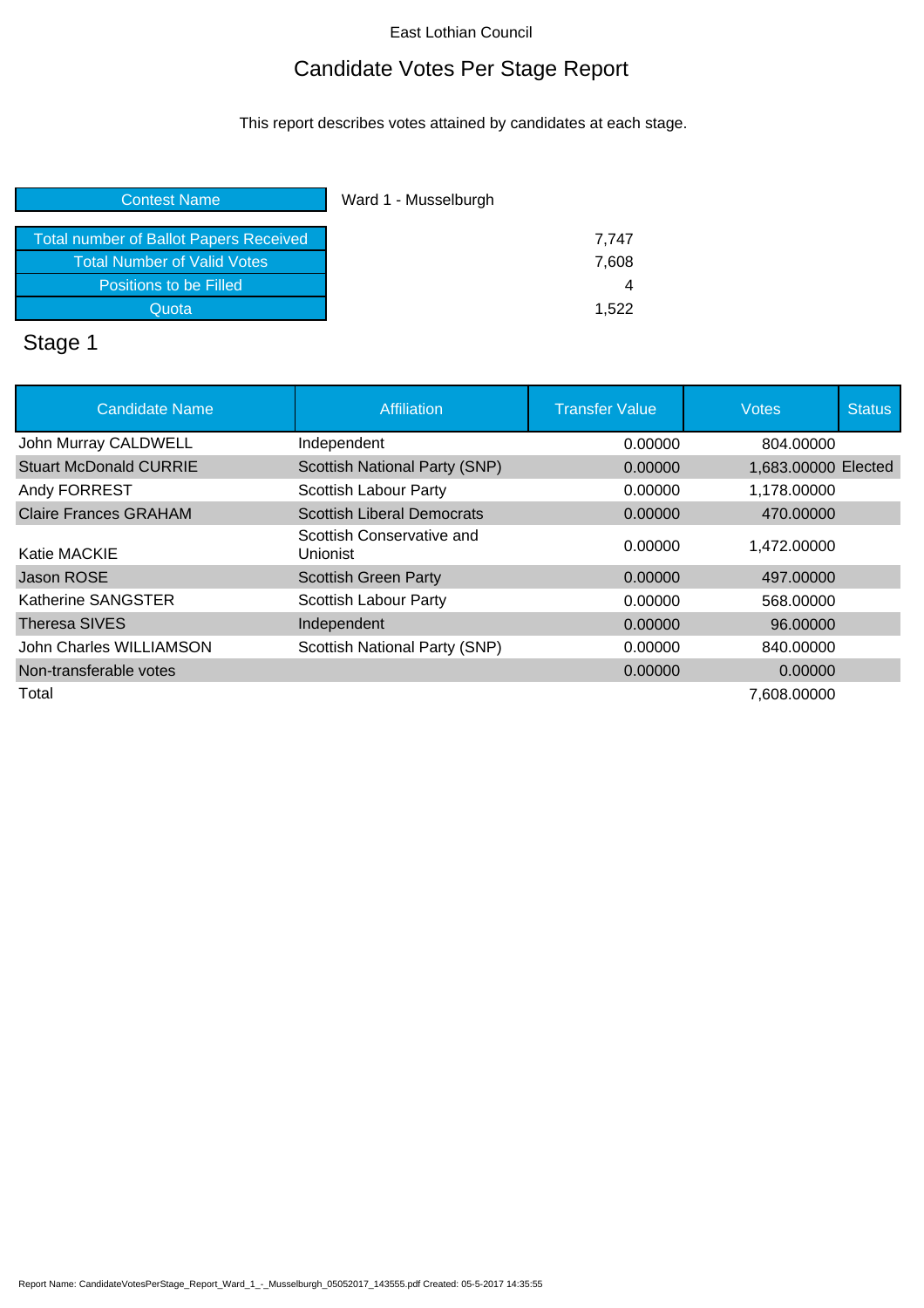## Candidate Votes Per Stage Report

This report describes votes attained by candidates at each stage.

## Stage 2

## Surplus of Stuart McDonald CURRIE

| <b>Candidate Name</b>         | Affiliation                           | <b>Transfer Value</b> | <b>Votes</b> | <b>Status</b> |
|-------------------------------|---------------------------------------|-----------------------|--------------|---------------|
| John Murray CALDWELL          | Independent                           | 5.35696               | 809.35696    |               |
| <b>Stuart McDonald CURRIE</b> | Scottish National Party (SNP)         | $-161.00000$          | 1,522.00000  |               |
| Andy FORREST                  | Scottish Labour Party                 | 9.66166               | 1,187.66166  |               |
| <b>Claire Frances GRAHAM</b>  | <b>Scottish Liberal Democrats</b>     | 3.44376               | 473.44376    |               |
| Katie MACKIE                  | Scottish Conservative and<br>Unionist | 1.72188               | 1,473.72188  |               |
| Jason ROSE                    | <b>Scottish Green Party</b>           | 9.94864               | 506.94864    |               |
| Katherine SANGSTER            | <b>Scottish Labour Party</b>          | 2.48716               | 570.48716    |               |
| Theresa SIVES                 | Independent                           | 0.66962               | 96.66962     |               |
| John Charles WILLIAMSON       | Scottish National Party (SNP)         | 120.62726             | 960.62726    |               |
| Non-transferable votes        |                                       | 7.08306               | 7.08306      |               |
| Total                         |                                       |                       | 7,608.00000  |               |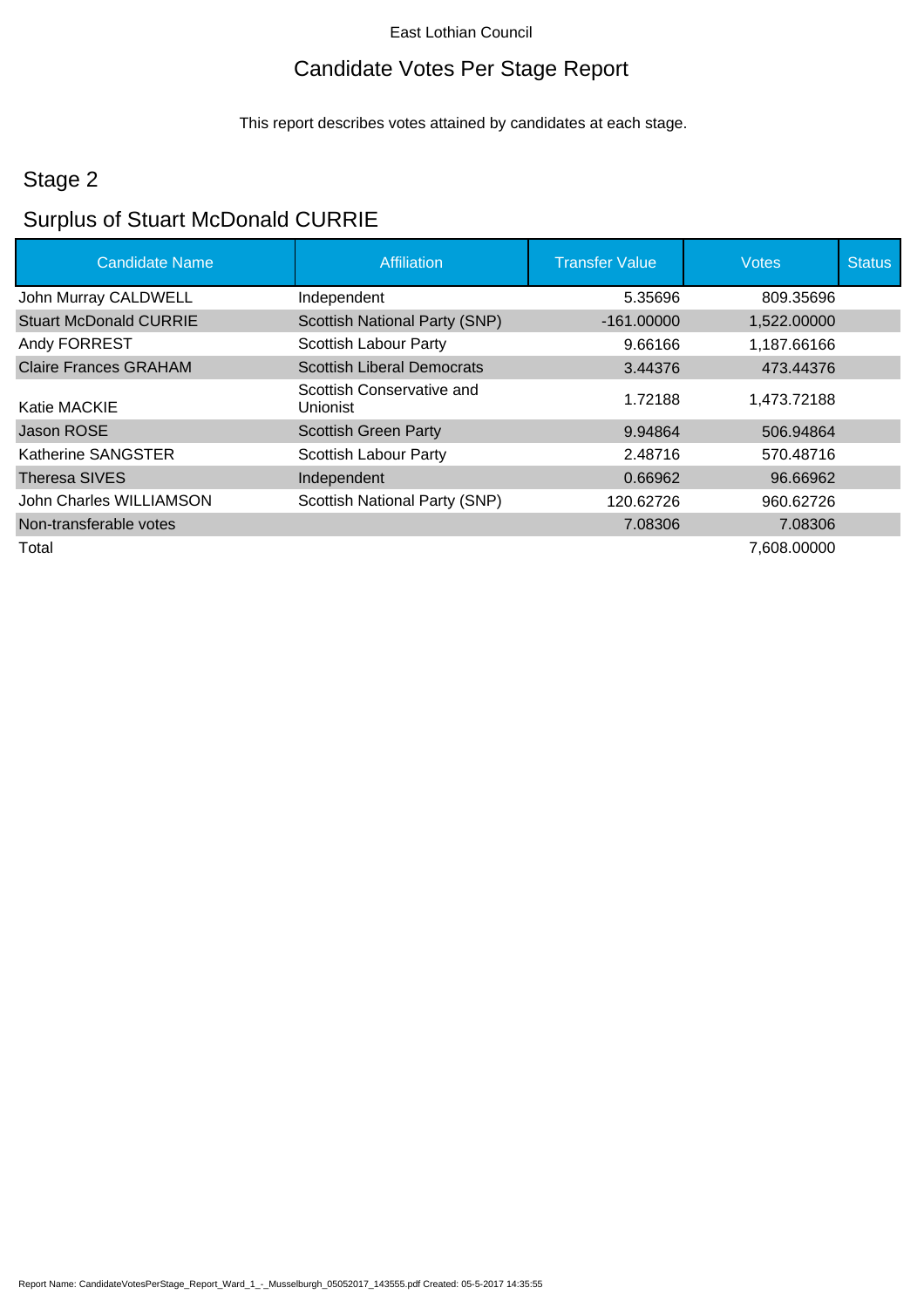## Candidate Votes Per Stage Report

This report describes votes attained by candidates at each stage.

## Stage 3

### Exclusion of Theresa SIVES

| <b>Candidate Name</b>         | <b>Affiliation</b>                    | <b>Transfer Value</b> | <b>Votes</b> | <b>Status</b> |
|-------------------------------|---------------------------------------|-----------------------|--------------|---------------|
| John Murray CALDWELL          | Independent                           | 34.00000              | 843.35696    |               |
| <b>Stuart McDonald CURRIE</b> | <b>Scottish National Party (SNP)</b>  | 0.00000               | 1,522.00000  |               |
| Andy FORREST                  | Scottish Labour Party                 | 5.00000               | 1,192.66166  |               |
| <b>Claire Frances GRAHAM</b>  | <b>Scottish Liberal Democrats</b>     | 14.00000              | 487.44376    |               |
| Katie MACKIE                  | Scottish Conservative and<br>Unionist | 5.00000               | 1.478.72188  |               |
| Jason ROSE                    | <b>Scottish Green Party</b>           | 13.19132              | 520.13996    |               |
| Katherine SANGSTER            | <b>Scottish Labour Party</b>          | 9.09566               | 579.58282    |               |
| Theresa SIVES                 | Independent                           | $-96.66962$           | 0.00000      |               |
| John Charles WILLIAMSON       | Scottish National Party (SNP)         | 7.28698               | 967.91424    |               |
| Non-transferable votes        |                                       | 9.09566               | 16.17872     |               |
| Total                         |                                       |                       | 7,608.00000  |               |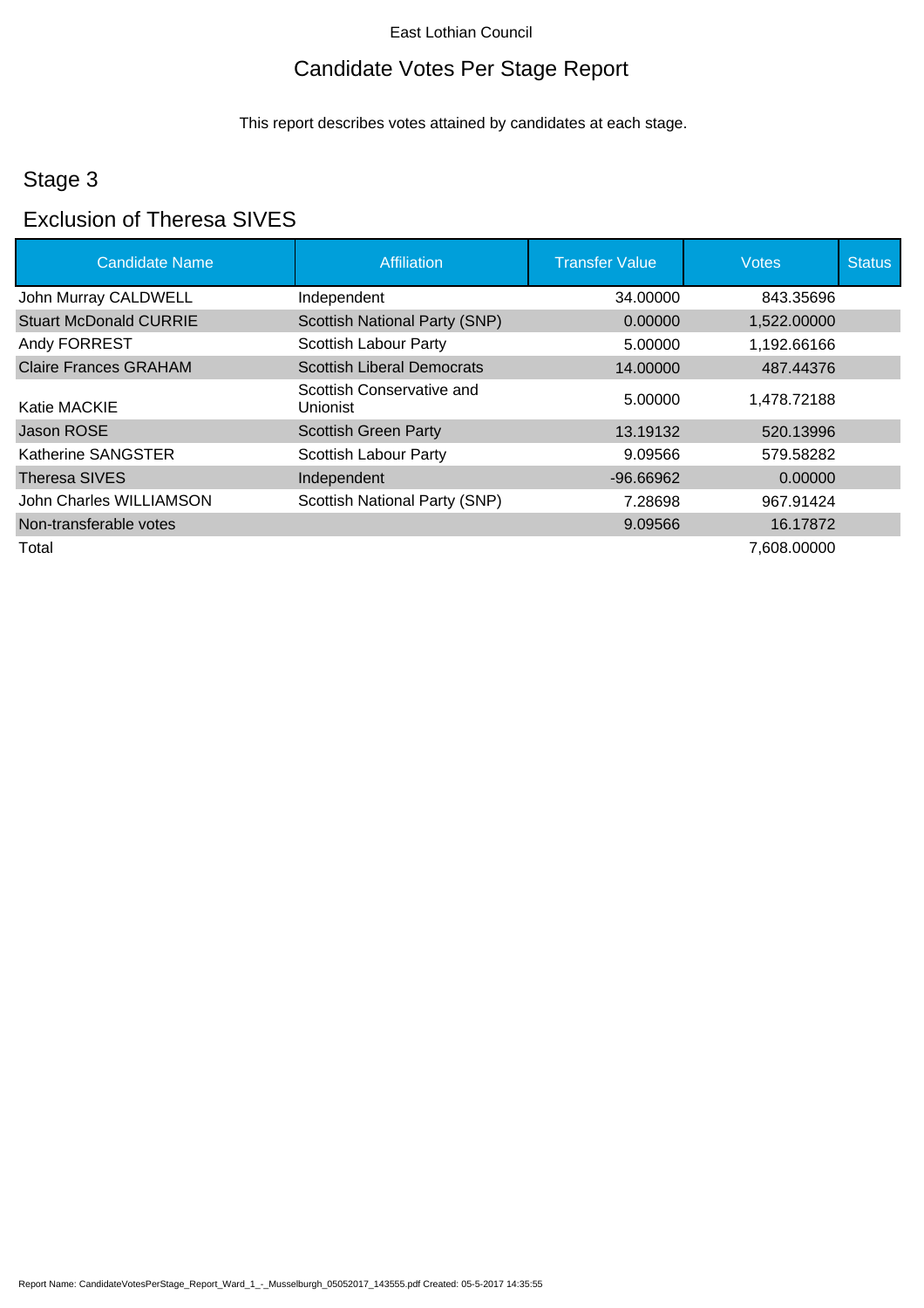## Candidate Votes Per Stage Report

This report describes votes attained by candidates at each stage.

## Stage 4

## Exclusion of Claire Frances GRAHAM

| <b>Candidate Name</b>         | Affiliation                           | <b>Transfer Value</b> | <b>Votes</b>        | <b>Status</b> |
|-------------------------------|---------------------------------------|-----------------------|---------------------|---------------|
| John Murray CALDWELL          | Independent                           | 53.38264              | 896.73960           |               |
| <b>Stuart McDonald CURRIE</b> | <b>Scottish National Party (SNP)</b>  | 0.00000               | 1,522.00000         |               |
| Andy FORREST                  | <b>Scottish Labour Party</b>          | 74.19132              | 1,266.85298         |               |
| <b>Claire Frances GRAHAM</b>  | <b>Scottish Liberal Democrats</b>     | -487.44376            | 0.00000             |               |
| Katie MACKIE                  | Scottish Conservative and<br>Unionist | 91.09566              | 1,569.81754 Elected |               |
| Jason ROSE                    | <b>Scottish Green Party</b>           | 109.86094             | 630,00090           |               |
| Katherine SANGSTER            | <b>Scottish Labour Party</b>          | 58.19132              | 637.77414           |               |
| Theresa SIVES                 | Independent                           | 0.00000               | 0.00000             |               |
| John Charles WILLIAMSON       | <b>Scottish National Party (SNP)</b>  | 39.86094              | 1,007.77518         |               |
| Non-transferable votes        |                                       | 60.86094              | 77.03966            |               |
| Total                         |                                       |                       | 7,608.00000         |               |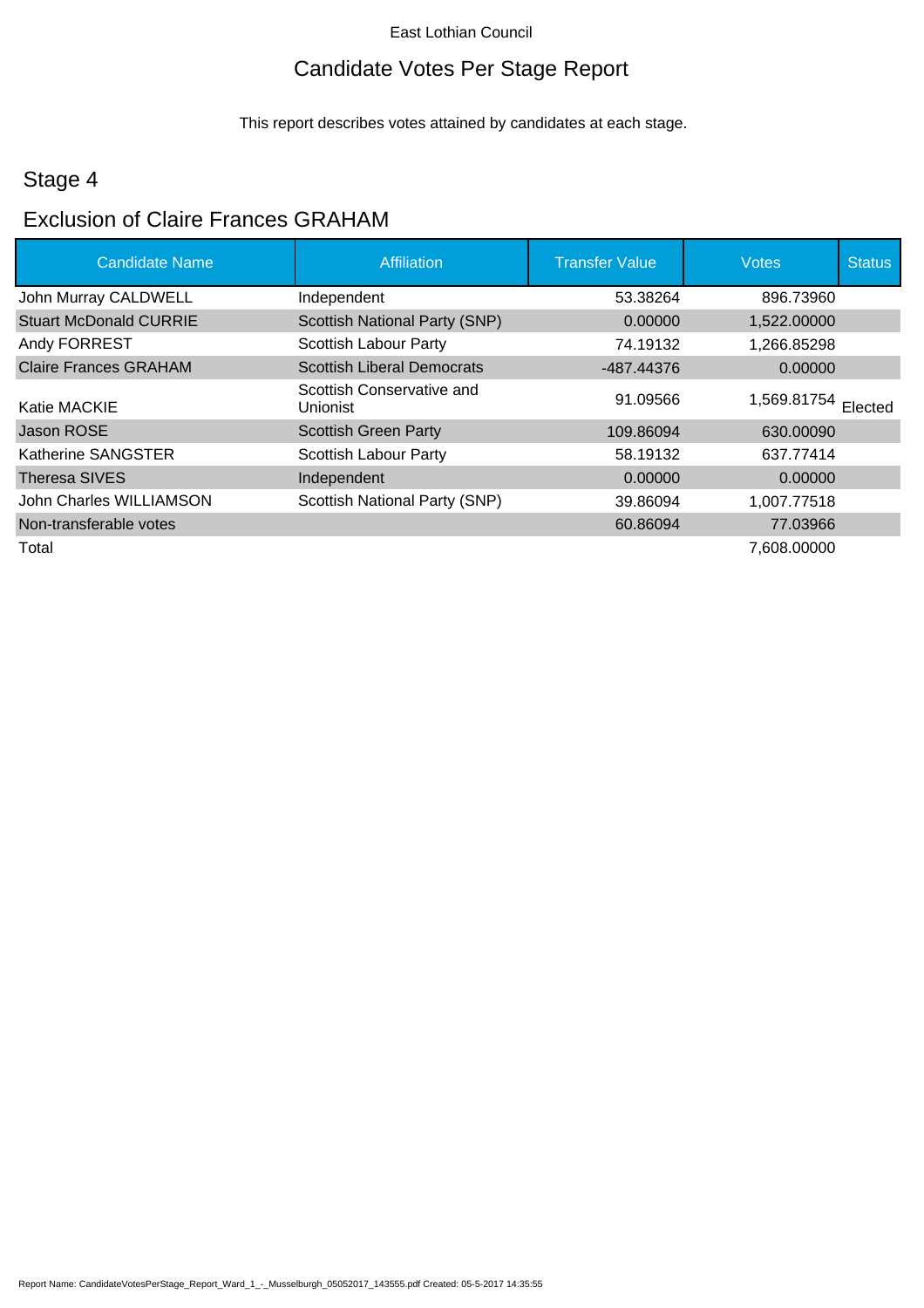## Candidate Votes Per Stage Report

This report describes votes attained by candidates at each stage.

## Stage 5

### Surplus of Katie MACKIE

| <b>Candidate Name</b>         | <b>Affiliation</b>                    | <b>Transfer Value</b> | <b>Votes</b> | <b>Status</b> |
|-------------------------------|---------------------------------------|-----------------------|--------------|---------------|
| John Murray CALDWELL          | Independent                           | 10.97142              | 907.71102    |               |
| <b>Stuart McDonald CURRIE</b> | <b>Scottish National Party (SNP)</b>  | 0.00000               | 1,522.00000  |               |
| Andy FORREST                  | Scottish Labour Party                 | 7.95588               | 1,274.80886  |               |
| <b>Claire Frances GRAHAM</b>  | <b>Scottish Liberal Democrats</b>     | 0.00000               | 0.00000      |               |
| Katie MACKIE                  | Scottish Conservative and<br>Unionist | -47.81754             | 1,522.00000  |               |
| Jason ROSE                    | <b>Scottish Green Party</b>           | 3.51163               | 633.51253    |               |
| Katherine SANGSTER            | <b>Scottish Labour Party</b>          | 6.61273               | 644.38687    |               |
| Theresa SIVES                 | Independent                           | 0.00000               | 0.00000      |               |
| John Charles WILLIAMSON       | Scottish National Party (SNP)         | 0.77023               | 1,008.54541  |               |
| Non-transferable votes        |                                       | 17.99565              | 95.03531     |               |
| Total                         |                                       |                       | 7,608.00000  |               |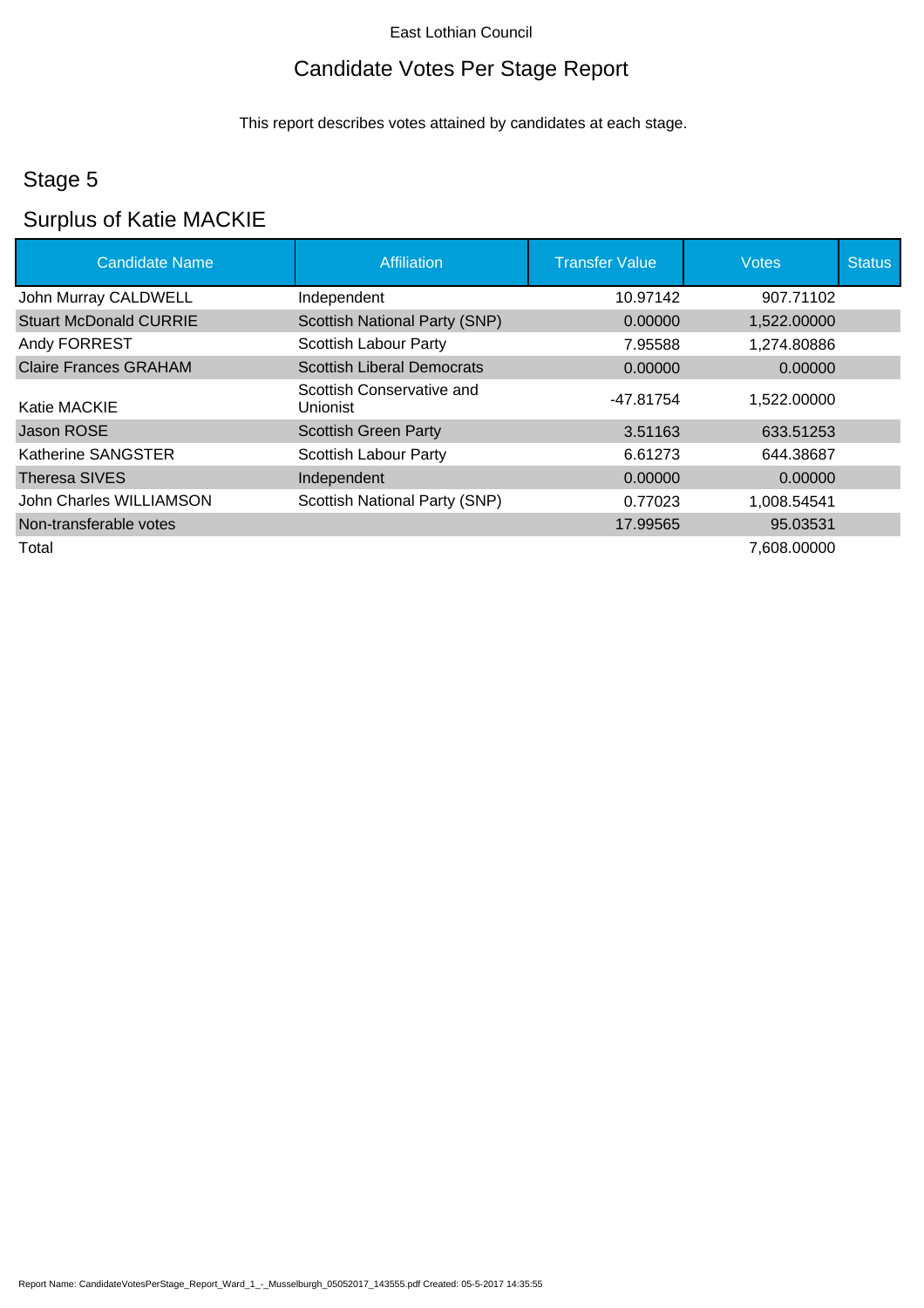## Candidate Votes Per Stage Report

This report describes votes attained by candidates at each stage.

## Stage 6

### Exclusion of Jason ROSE

| <b>Candidate Name</b>         | <b>Affiliation</b>                    | <b>Transfer Value</b> | <b>Votes</b> | <b>Status</b> |
|-------------------------------|---------------------------------------|-----------------------|--------------|---------------|
| John Murray CALDWELL          | Independent                           | 77.40494              | 985.11596    |               |
| <b>Stuart McDonald CURRIE</b> | <b>Scottish National Party (SNP)</b>  | 0.00000               | 1,522.00000  |               |
| Andy FORREST                  | <b>Scottish Labour Party</b>          | 87.93948              | 1,362.74834  |               |
| <b>Claire Frances GRAHAM</b>  | <b>Scottish Liberal Democrats</b>     | 0.00000               | 0.00000      |               |
| Katie MACKIE                  | Scottish Conservative and<br>Unionist | 0.00000               | 1,522.00000  |               |
| Jason ROSE                    | <b>Scottish Green Party</b>           | -633.51253            | 0.00000      |               |
| Katherine SANGSTER            | Scottish Labour Party                 | 97.84382              | 742.23069    |               |
| Theresa SIVES                 | Independent                           | 0.00000               | 0.00000      |               |
| John Charles WILLIAMSON       | Scottish National Party (SNP)         | 232.49194             | 1,241.03735  |               |
| Non-transferable votes        |                                       | 137.83235             | 232.86766    |               |
| Total                         |                                       |                       | 7,608.00000  |               |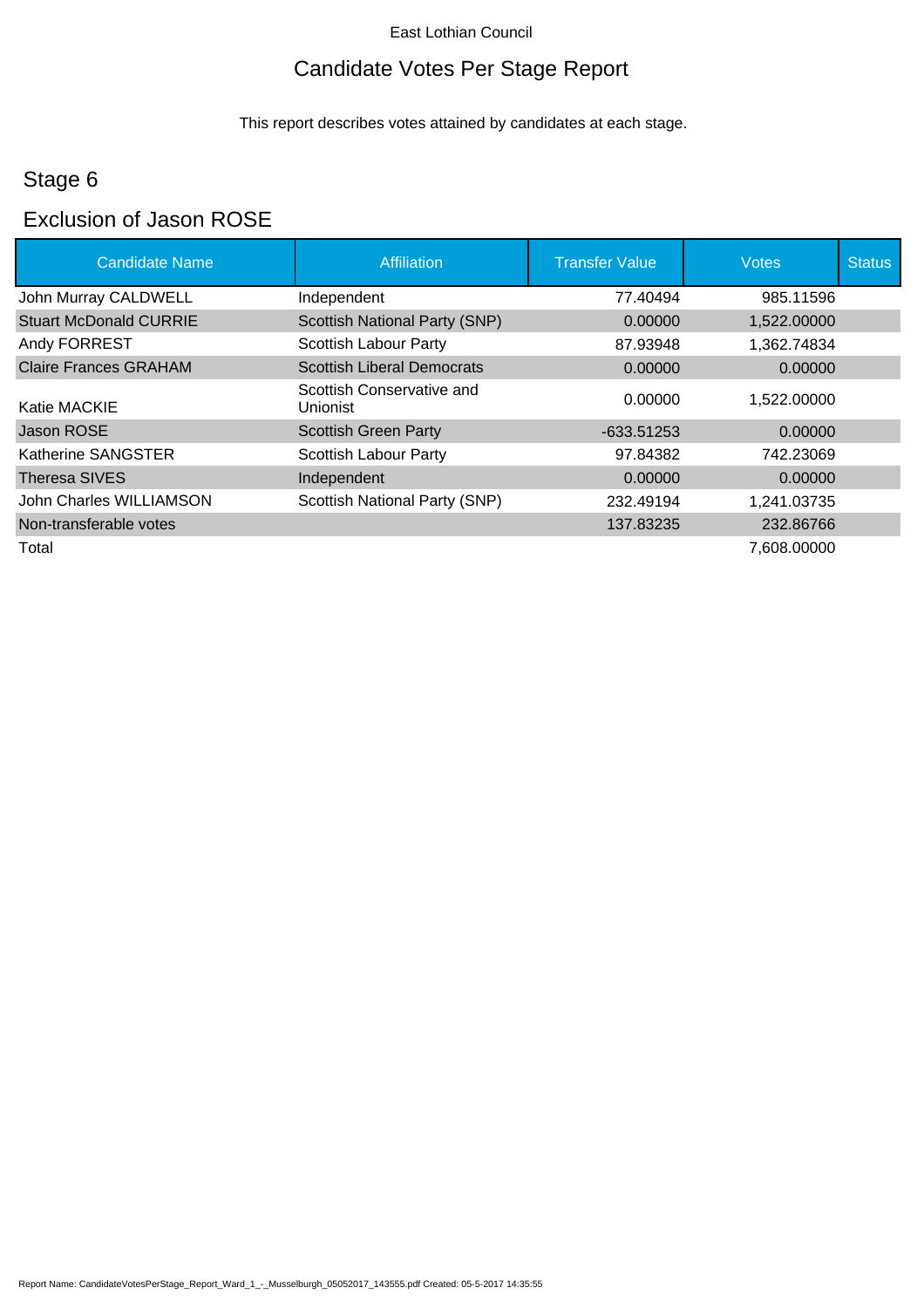## Candidate Votes Per Stage Report

This report describes votes attained by candidates at each stage.

## Stage 7

## Exclusion of Katherine SANGSTER

| <b>Candidate Name</b>         | Affiliation                           | <b>Transfer Value</b> | <b>Votes</b>        | <b>Status</b> |
|-------------------------------|---------------------------------------|-----------------------|---------------------|---------------|
| John Murray CALDWELL          | Independent                           | 30.57874              | 1,015.69470         |               |
| <b>Stuart McDonald CURRIE</b> | <b>Scottish National Party (SNP)</b>  | 0.00000               | 1,522.00000         |               |
| Andy FORREST                  | <b>Scottish Labour Party</b>          | 561.28580             | 1,924.03414 Elected |               |
| <b>Claire Frances GRAHAM</b>  | <b>Scottish Liberal Democrats</b>     | 0.00000               | 0.00000             |               |
| Katie MACKIE                  | Scottish Conservative and<br>Unionist | 0.00000               | 1,522.00000         |               |
| Jason ROSE                    | <b>Scottish Green Party</b>           | 0.00000               | 0.00000             |               |
| Katherine SANGSTER            | <b>Scottish Labour Party</b>          | -742.23069            | 0.00000             |               |
| Theresa SIVES                 | Independent                           | 0.00000               | 0.00000             |               |
| John Charles WILLIAMSON       | Scottish National Party (SNP)         | 36.52628              | 1,277.56363         |               |
| Non-transferable votes        |                                       | 113.83987             | 346.70753           |               |
| Total                         |                                       |                       | 7,608.00000         |               |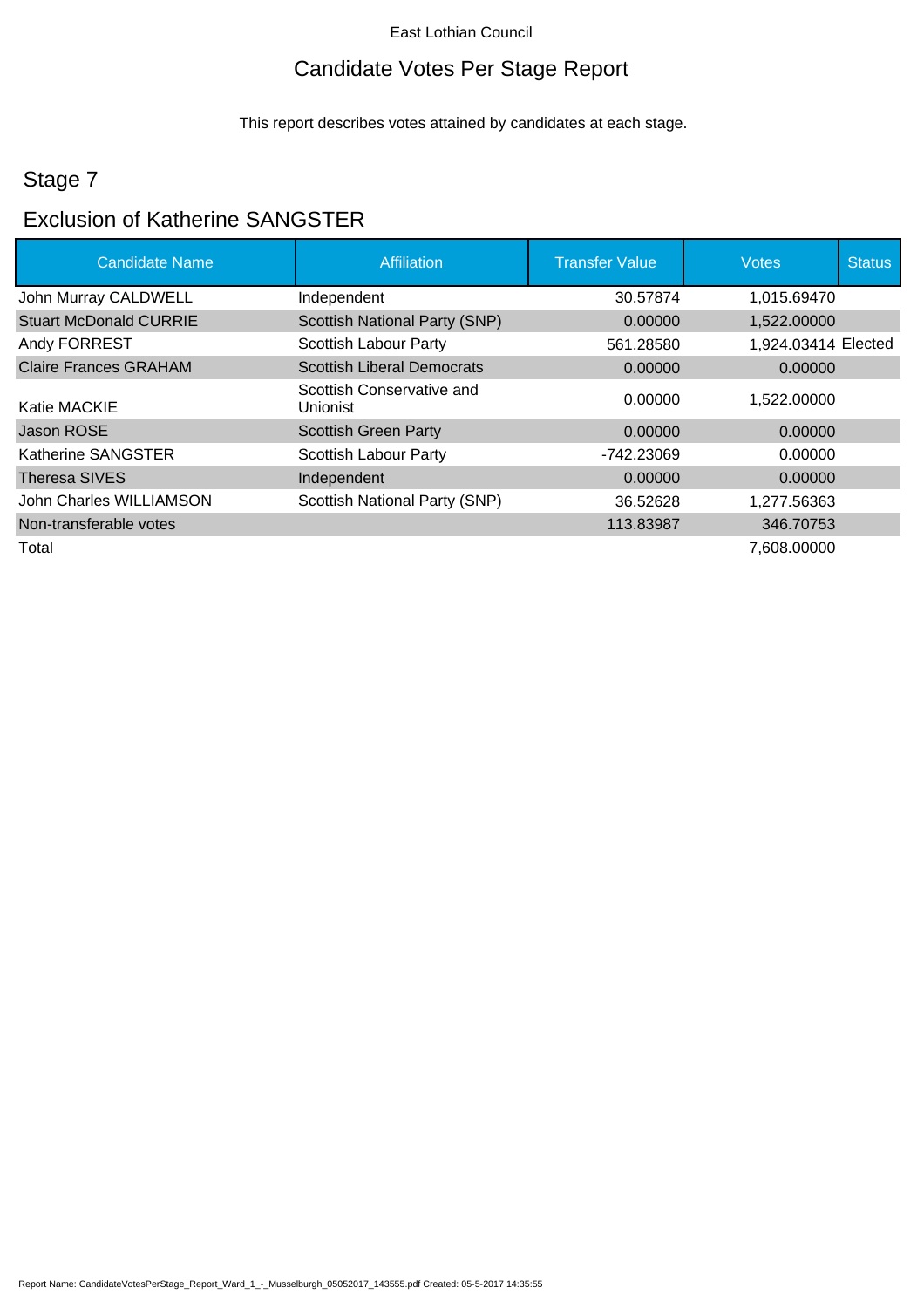## Candidate Votes Per Stage Report

This report describes votes attained by candidates at each stage.

## Stage 8

# Surplus of Andy FORREST

| <b>Candidate Name</b>         | Affiliation                           | <b>Transfer Value</b> | <b>Votes</b> | <b>Status</b> |
|-------------------------------|---------------------------------------|-----------------------|--------------|---------------|
| John Murray CALDWELL          | Independent                           | 91.81443              | 1,107.50913  |               |
| <b>Stuart McDonald CURRIE</b> | <b>Scottish National Party (SNP)</b>  | 0.00000               | 1,522.00000  |               |
| Andy FORREST                  | Scottish Labour Party                 | $-402.03414$          | 1,522.00000  |               |
| <b>Claire Frances GRAHAM</b>  | <b>Scottish Liberal Democrats</b>     | 0.00000               | 0.00000      |               |
| Katie MACKIE                  | Scottish Conservative and<br>Unionist | 0.00000               | 1,522.00000  |               |
| Jason ROSE                    | <b>Scottish Green Party</b>           | 0.00000               | 0.00000      |               |
| Katherine SANGSTER            | <b>Scottish Labour Party</b>          | 0.00000               | 0.00000      |               |
| Theresa SIVES                 | Independent                           | 0.00000               | 0.00000      |               |
| John Charles WILLIAMSON       | Scottish National Party (SNP)         | 45.25125              | 1,322.81488  |               |
| Non-transferable votes        |                                       | 264.96846             | 611.67599    |               |
| Total                         |                                       |                       | 7,608.00000  |               |